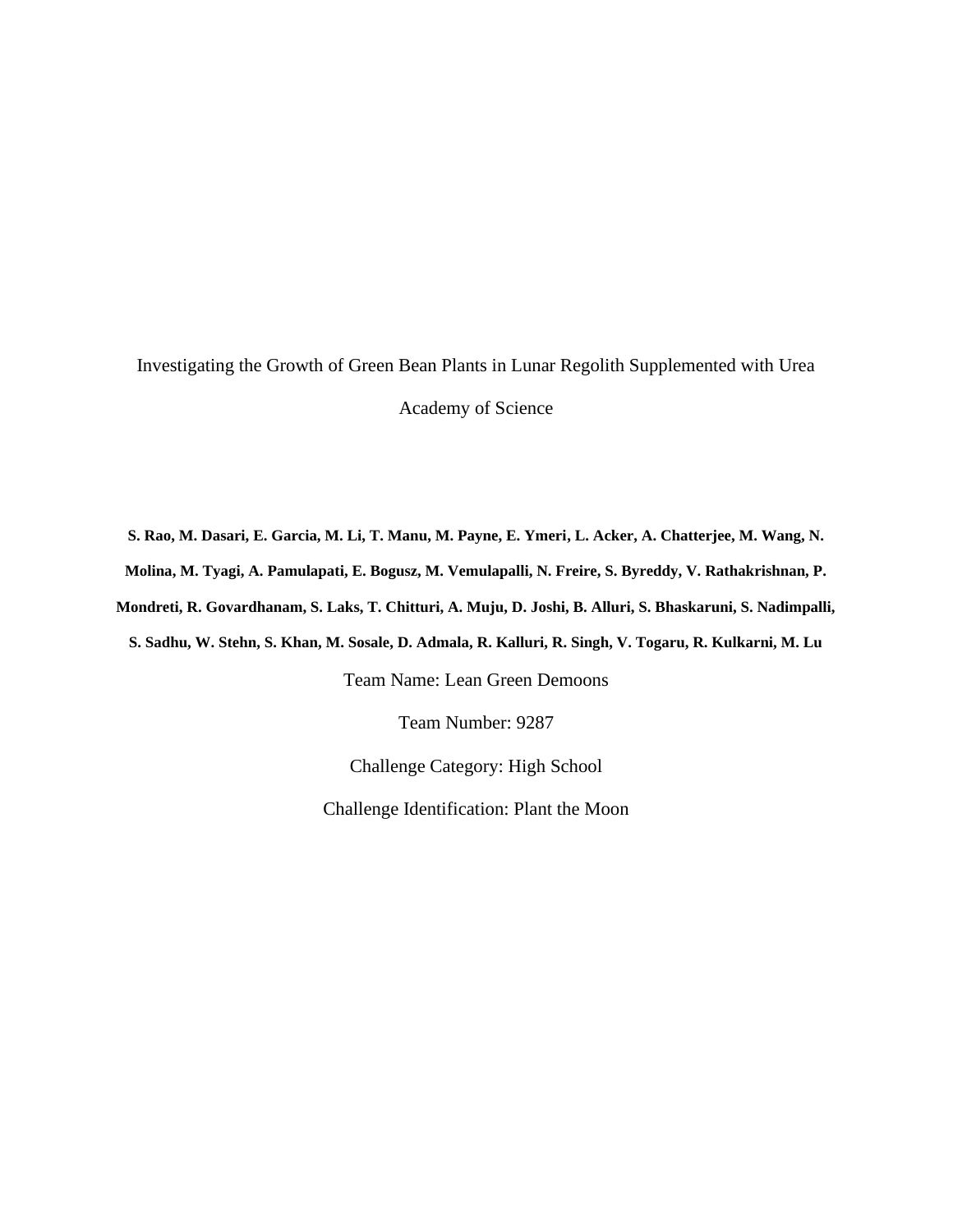#### **1 | Background:**

One of the primary challenges impeding the ability for astronauts to return to the Moon and continue exploration of the lunar surface is the issue of resources, particularly food. Especially for long-duration missions, it is unattainable for astronauts to bring all the necessary food or water, which greatly hinders the potential crew size and the length of the stay. Therefore, effective use of lunar resources is essential for efficient missions to the Moon. This study aims to investigate the growth of green beans in lunar regolith supplemented with urea and potting soil.

Green beans are nutrient dense and can easily be grown in less desirable conditions. They are a rich source of folic acid, which helps oxygenate the blood, and contain high amounts of protein, which is beneficial for energy sustenance, and fiber, which aids digestion and lowers cholesterol. Green beans also contain vitamins A, C, and K, which are powerful antioxidants. These factors make green beans advantageous to sustain human inhabitation on lunar soil.

The key ingredients in potting soil—such as 60-70% processed forest products, sphagnum peat moss, perlite, fertilizer, and a wetting agent—help the plant grow healthy root systems, which is vital to the longevity and durability of plants (Wamelink, 2019).

The inclusion of urea in this potting soil is to test whether green beans can be grown in human urine. Urea is a nitrogen based fertilizer that can help plants grow in nutrient-lacking soils. A study conducted by Wageningen University and Research verified the idea that green beans can grow efficiently in lunar regolith, after the addition of human urine (Wamelink, 2020). Additionally, a study done in Cairo by the National Research Center supports this theory as they were able to grow sweet peppers in clay loam fertilized with urea and increased the plants' length, number of leaves and shoots, and weight (El-Al, 2009). Furthermore, urea is easily accessible to astronauts, making it an ideal additive to lunar regolith (Stephens, 2018).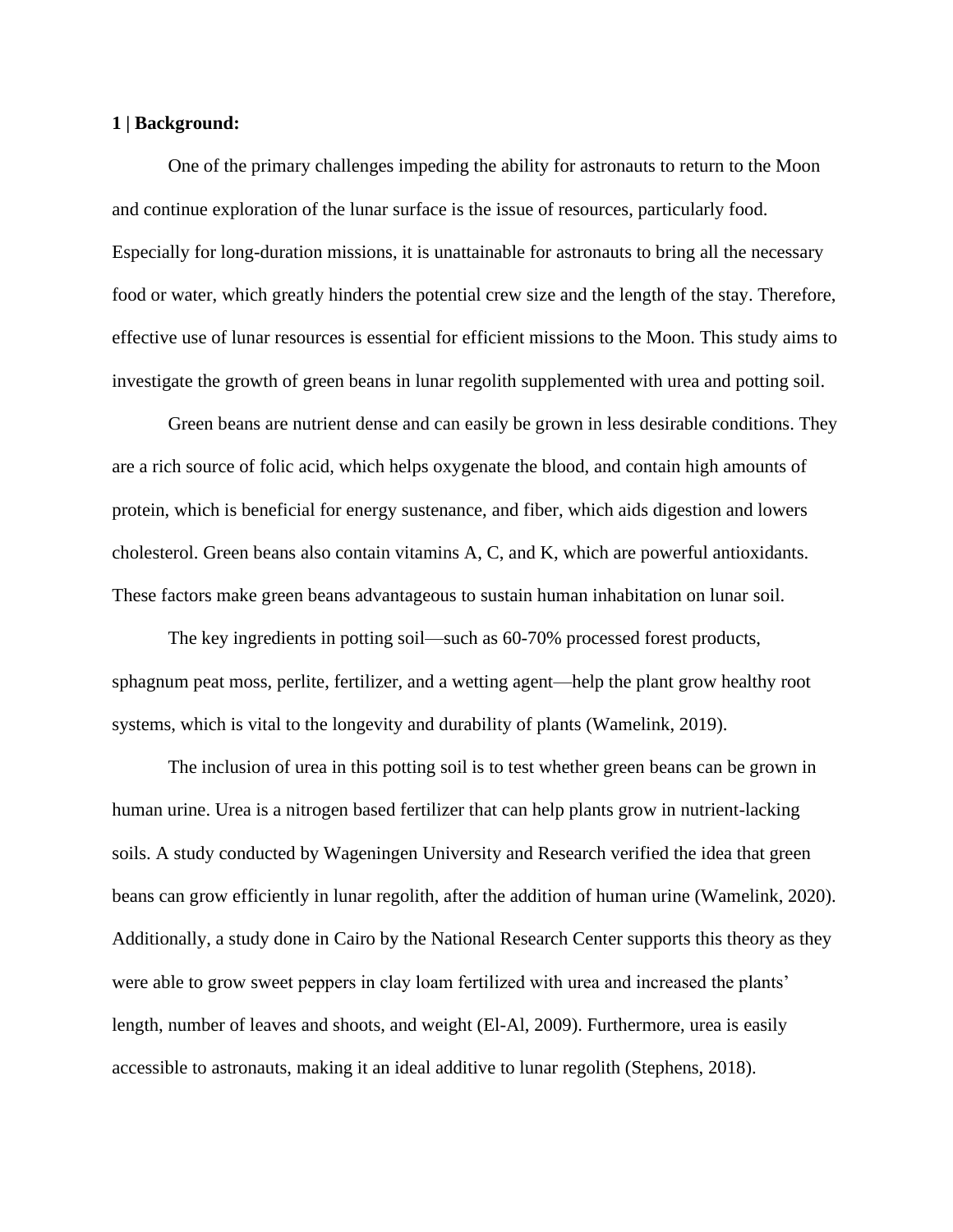#### **2 | Experimental Design:**

This study was conducted in the Academies of Loudoun greenhouse. First, six pots with varying concentrations of moon soil, potting soil, and urea were placed aside. The first pot, a control, was composed of 50% moon soil and 50% potting soil (BM1), while the second pot, also a control, was composed of 75% moon soil and 25% potting soil. The third pot had 50% moon soil, 49.5% potting soil, and 0.5% urea. The fourth pot had 0.5% urea (Easy Peasy Urea Fertilizer, Easy Peasy Plants), but 75% moon soil and 24.5% potting soil. Group 5 was composed of 50% moon soil, 48% potting soil and 2% urea. Finally, Group 6 also had 2% urea, but 75% moon soil and 23% potting soil.

In order to plant these pots, 0.5 kg of lunar regolith was added to each of the pots. The amounts of each component were calculated by multiplying the aforementioned proportions by a total of 800 mL. For example, since the total volume was 800 mL, to calculate how much moon soil to add for the first pot, 0.50 was multiplied by 800 mL, so the total moon soil added was 400 mL. The moon soil was then measured using a 1000 mL beaker to ensure accurate volume. Then, three green beans were placed in each pot. After potting, the soil was first drenched with filtered greenhouse water, and then subsequently watered with half cup of spring water every 2-4 days. Finally, urea was added on top to the pots 3, 4, 5, and 6 based on the concentrations determined before. Data collection occurred weekly to measure plant mass, the length and height of the leaves, and the pH.

However, after a few weeks of data collection, it was observed that the urea stunted the growth of the seeds in the pots 3, 4, 5, and 6, which led to the decision to plant three new pots, one control pot of 50% lunar regolith and 50% potting soil, and two experimental pots each with ½ teaspoon of urea. In the new pots, urea was added after the first true leaves formed onto the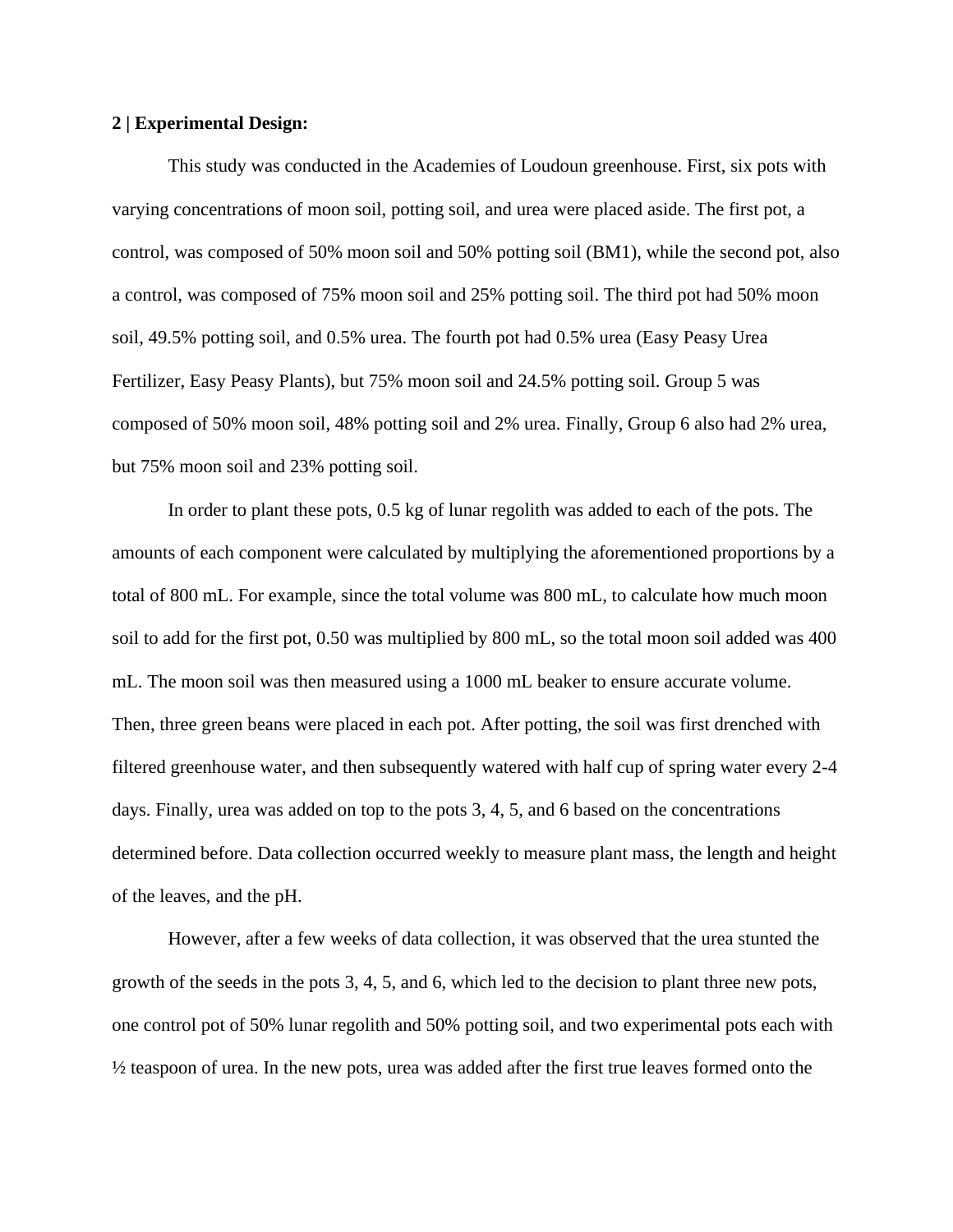top of the soil to reduce the risk of fertilizer scalding. To ensure the seeds grew properly, the urea was left around the drip line of the plants, compared to what was done the first time, which was mixing the urea with the soil inside the pot. The proportion of soil in all three new pots was kept constant at 50% lunar regolith and 50% potting soil because those green beans grew the best from the original pots.

#### **3 | Hypothesis:**

The original hypothesis was that if green beans are grown in lunar regolith enriched with 48% potting soil and 2% urea, the plant will grow more efficiently, in comparison to the growth of the green beans grown in the control soils or with less of the additives. This is because in addition to the presence of moisture retention and numerous nutrients in potting soil, the addition of urea acts as a fertilizer by providing nutrients to further enrich the regolith.

After replanting, it was hypothesized that the pots with ½ a teaspoon of urea and 50% lunar regolith and 50% potting soil would grow the most efficiently compared to the control pot, because the new method of mixing the urea in would be more effective.

#### **4 | Independent Variable or Parameters:**

The independent variables are soil amendments, namely urea fertilizer and potting soil, both chosen due to their nutritional benefits and effectiveness in previous studies.

#### **5 | Dependent Variable:**

The dependent variable in this study is the growth of the green beans. The mass of the beans and the height and length of the leaves were measured to analyze overall bean growth.

#### **6 | Measurements:**

The plant mass (measured in grams with an electronic scale), length and height of the longest leaf (measured in centimeters using a ruler), and pH (measured by inserting a pH meter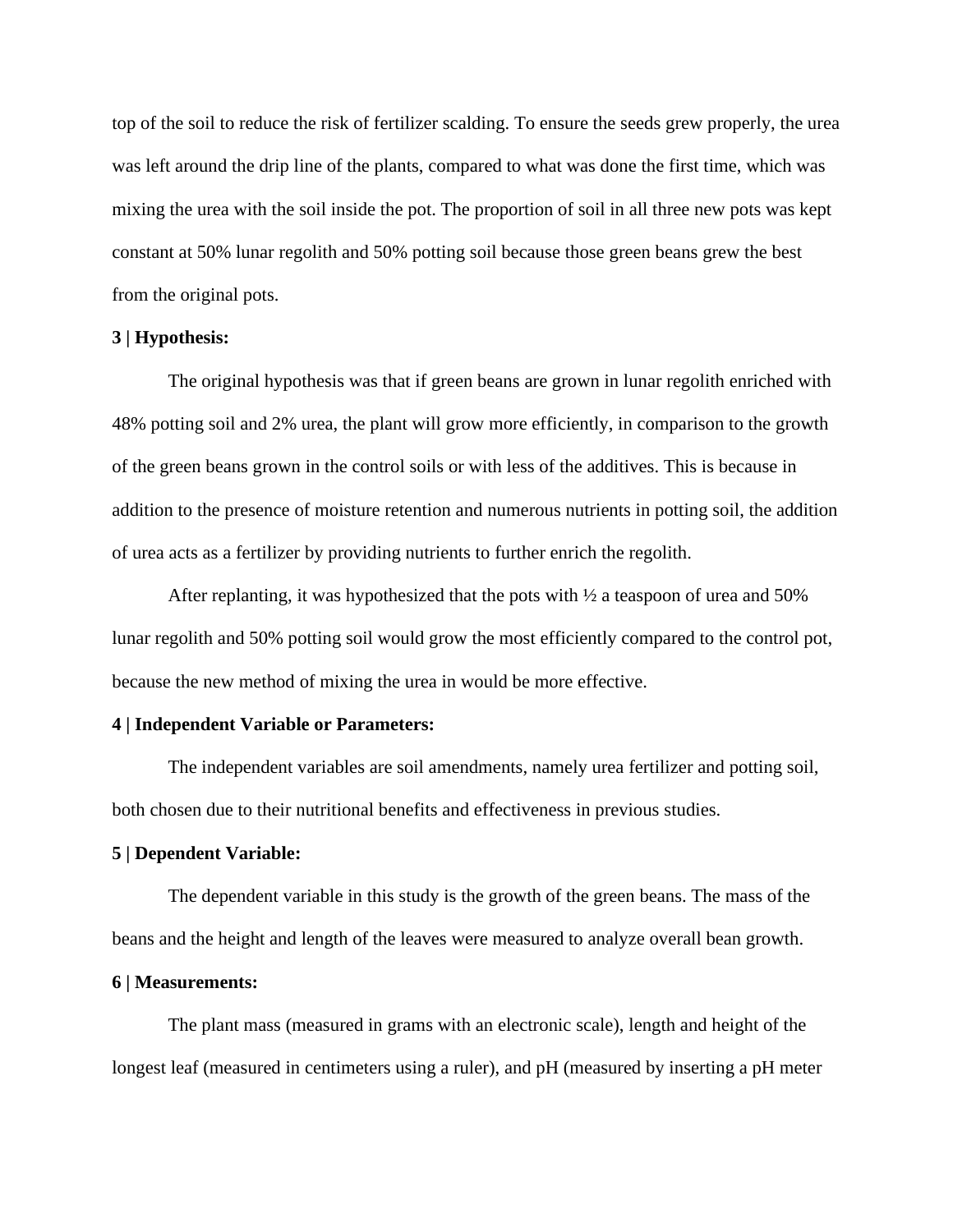into the soil) were determined at the end of each week before watering to minimize error from water weight. At the end of the ten week experimental period, the dry mass, length and height of the longest leaf, and pH of the green bean crops were measured to make final conclusions.

#### **7 | Controls:**

The control groups for this experiment are the pots with only moon (or lunar) soil and potting soil. They contain no urea, so can be used as comparison in order to assess our results.

#### **8 | Results:**

#### **8.1 | Writer Observations:**

During the latter half of the experimental period, several members of the writing group visited the greenhouse to oversee the data collection process and recorded notable observations. Overall, factors that could contribute to error in the data and results were thoroughly controlled and thought of prior to the experiment. This included the care taken by the waterers to uniformly distribute the water over the pots, as to not disturb the soil; the measurement process of leaf length and water application; and the use of a pH probe to measure said variable.

#### **8.2 | Data:**

The collected data was compiled into the following tables:

#### **Table 1: Change in Mass of Pots (g) over time**

| Time:  | Change in Mass (g) |                  |                   |  |  |  |
|--------|--------------------|------------------|-------------------|--|--|--|
|        | Pot $1$            | Pot <sub>2</sub> | Pot $3$ (control) |  |  |  |
| Week 6 | 50.37              | 47.35            | 19.95             |  |  |  |
| Week 7 | 84.85              | 88.65<br>87.31   |                   |  |  |  |
| Week 8 | 39.34              | 42.7             | 1.63              |  |  |  |
| Total  | 174.56             | 177.36           | 110.23            |  |  |  |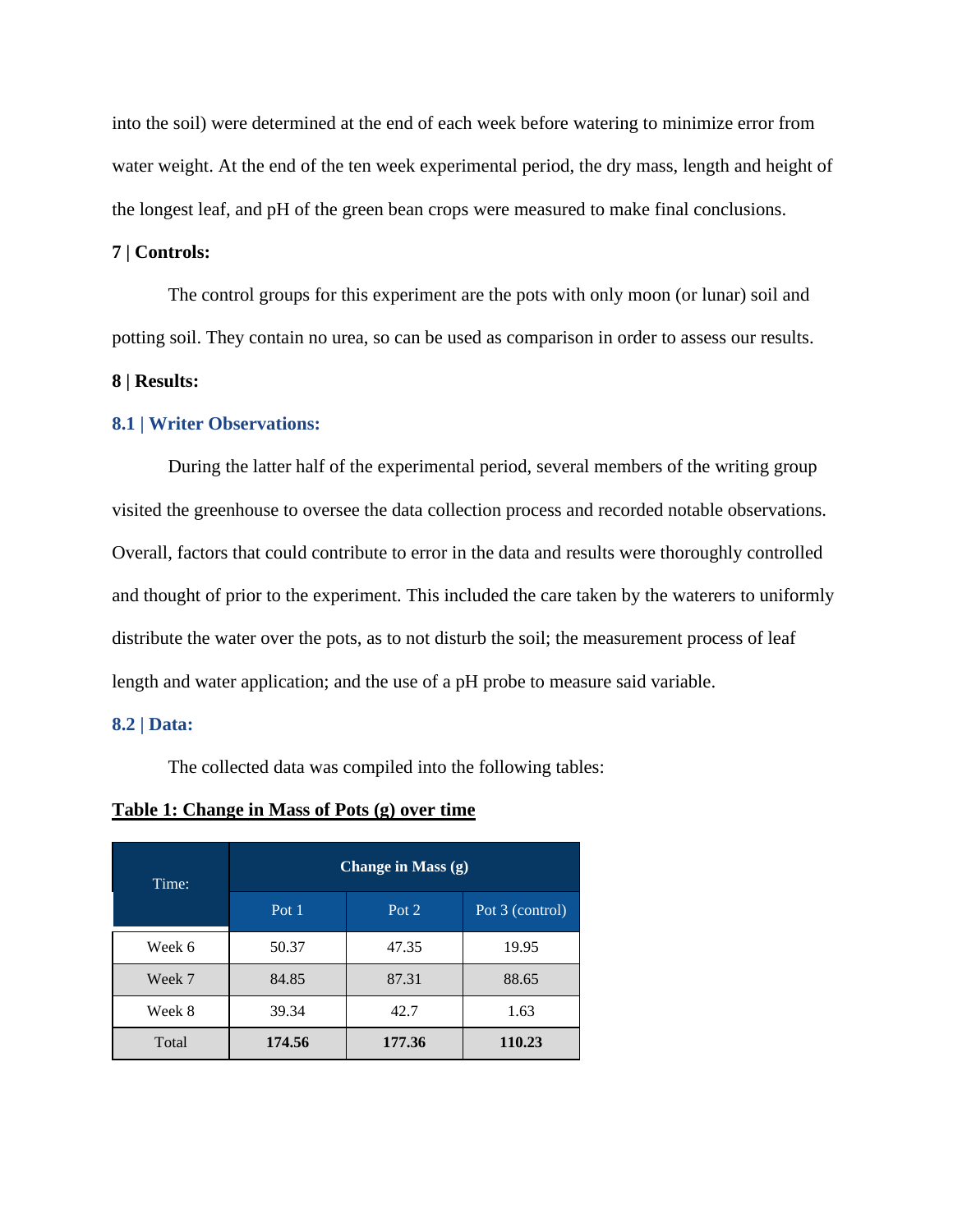## **Table 2: Plant Height (cm) over time**

| # of days | Height (cm) |       |                 |  |  |  |  |
|-----------|-------------|-------|-----------------|--|--|--|--|
|           | Pot 1       | Pot 2 | Pot 3 (control) |  |  |  |  |
| 8         | $\theta$    | 0     | ∩               |  |  |  |  |
| 12        | 0.9         | 4.5   | 7.6             |  |  |  |  |
| 14        | 1.2         | 6     | 10              |  |  |  |  |
| 16        | 7           | 7.6   | 12.4            |  |  |  |  |
| 22        | 10.3        | 9     | 15.8            |  |  |  |  |

## **Table 3: Leaf Length (cm) over time**

| # of days | Leaf Length (cm) |       |                 |  |  |  |
|-----------|------------------|-------|-----------------|--|--|--|
|           | Pot 1            | Pot 2 | Pot 3 (control) |  |  |  |
| 12        | 0                |       |                 |  |  |  |
| 14        | 0                |       | 4.5             |  |  |  |
| 16        | 3.2              | 2.8   | 7.9             |  |  |  |
| 22        | 6.7              | 4.7   |                 |  |  |  |

Note that in the following table, the data in red shows a break in the trend.

## **Table 4: pH of the Soil over time**

| Time:  | pH    |       |                 |  |  |  |  |
|--------|-------|-------|-----------------|--|--|--|--|
|        | Pot 1 | Pot 2 | Pot 3 (control) |  |  |  |  |
| Week 6 | 6     | 6     | 6               |  |  |  |  |
| Week 7 | 7.9   | 7.9   | 7.5             |  |  |  |  |
| Week 8 |       |       | 6.9             |  |  |  |  |
| Week 9 | 7.8   | 7.9   |                 |  |  |  |  |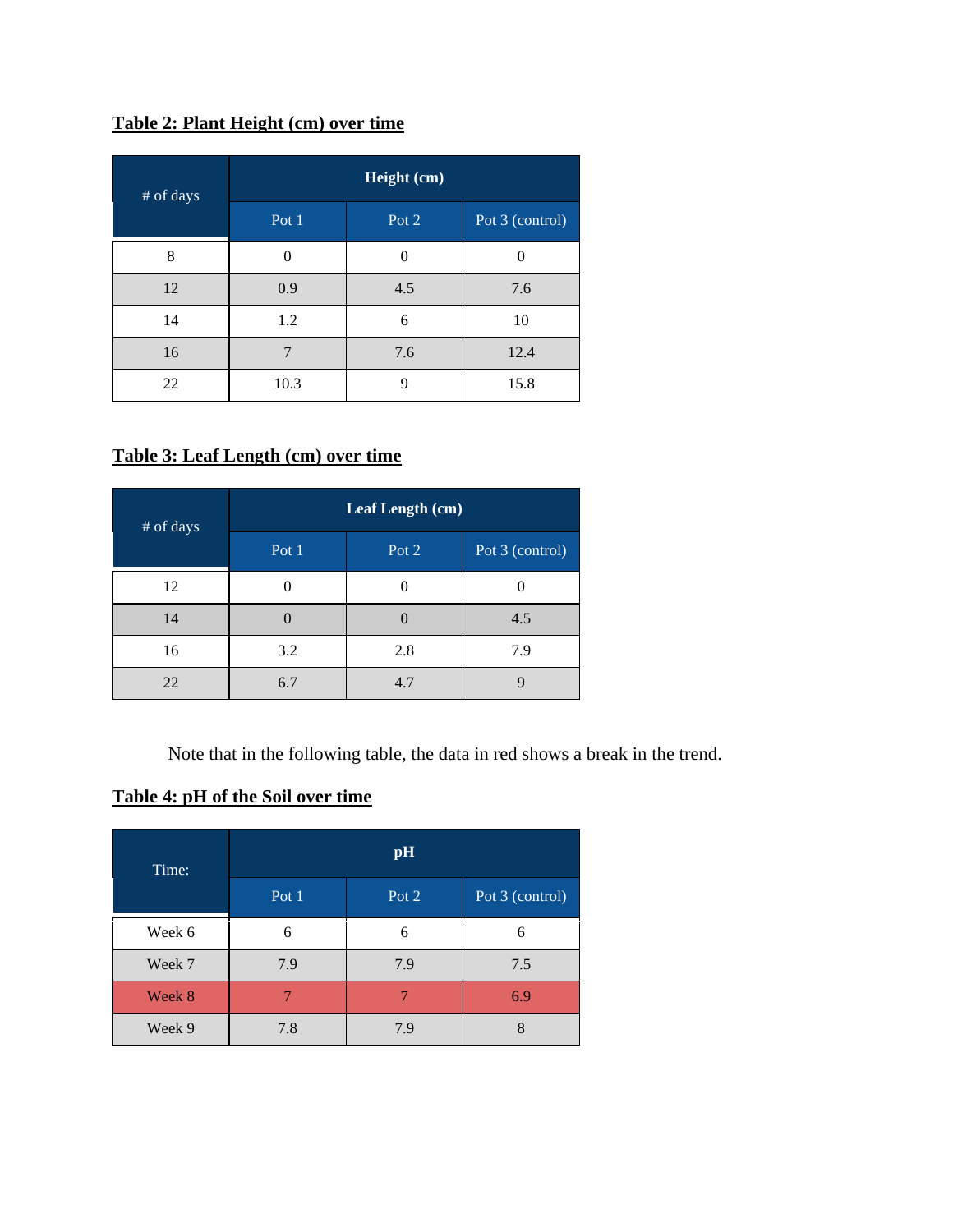### **8.3 | Results:**

The data above was then graphed:

# **Graph 1: Change in Mass per Pot (g) Graph 2: Plant Height (cm)**



## **Graph 3: Leaf Length (cm)** Graph 4: pH of the Soil

Length of Longest Leaf in Each Pot Over Time





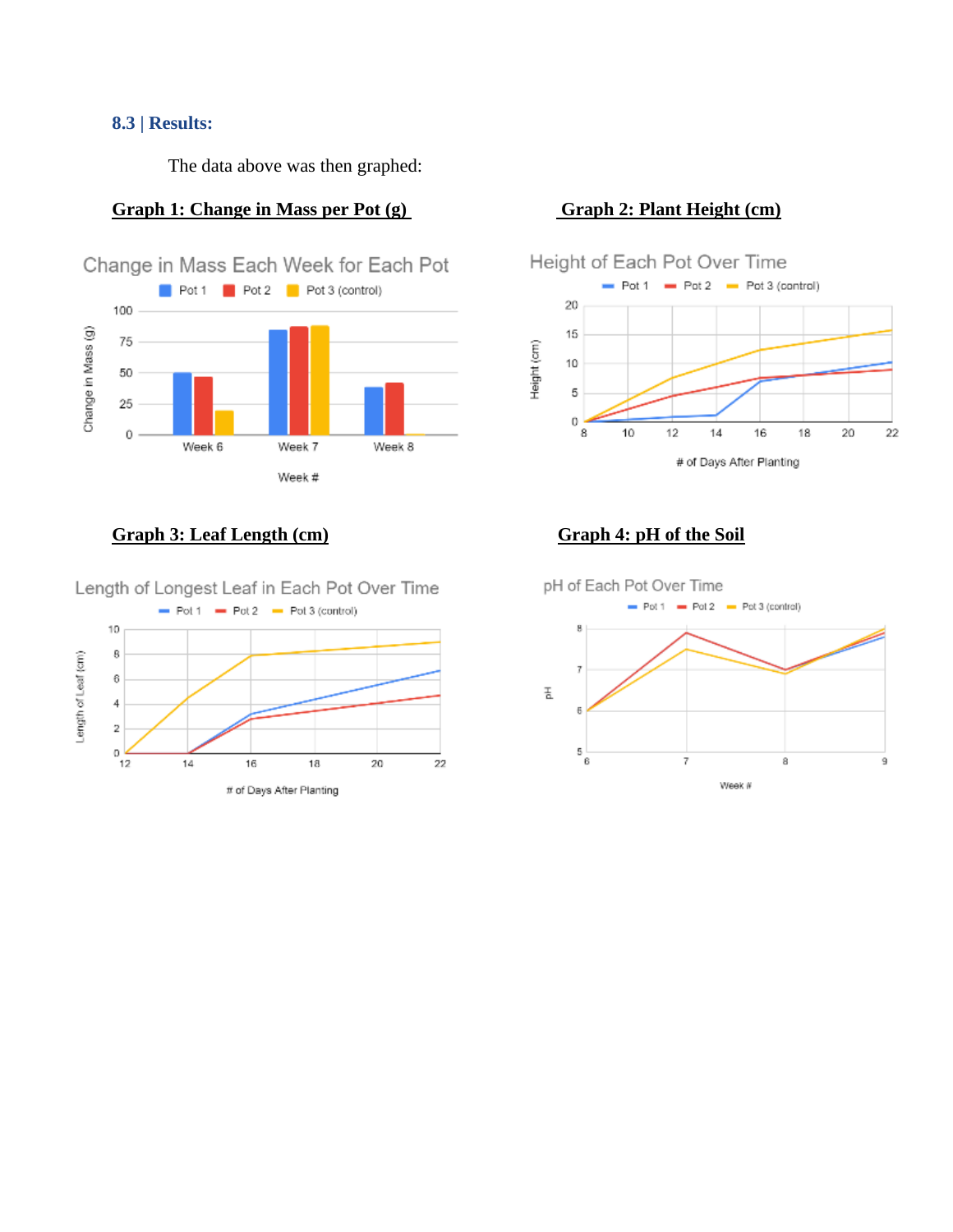## **8.4 | Statistics:**

## **Table 5: Kruskal-Wallis Test for Pot Weight**

Kruskal-Wallis Test (Nonparametric ANOVA)

The P value is 0.4360, considered not significant.

Variation among column medians is not significantly greater than expected by chance. The P value is exactly correct (no approximations).

## **Calculation detail & Summary of Data:**

| Group           | Number of<br>Points |        | Sum of Ranks   Mean of Ranks | Median | Minimum | <b>Maximum</b> |
|-----------------|---------------------|--------|------------------------------|--------|---------|----------------|
| New Pot 1       |                     | 34.000 | 8.500                        | 894.43 | 801.63  | 976.19         |
| New Pot 2       |                     | 21.000 | 5.250                        | 813.51 | 722.50  | 722.50         |
| New Pot $3$ (C) |                     | 23,000 | 5.750                        | 814.22 | 749.94  | 860.17         |

Kruskal-Wallis Statistic  $KW = 1.885$ 

Post tests were not calculated because the P value was greater than 0.05.

## **Table 6: Kruskal-Wallis Test for Plant Height**

Kruskal-Wallis Test (Nonparametric ANOVA)

The P value is 0.6162, considered not significant.

Variation among column medians is not significantly greater than expected by chance. The P value is approximate (from chi-square distribution) because at least one column has two or more identical values.

## **Calculation detail & Summary of Data:**

| Group           | Number of<br>Points |        | Sum of Ranks   Mean of Ranks | Median | Minimum | Maximum |
|-----------------|---------------------|--------|------------------------------|--------|---------|---------|
| New Pot 1       | 7                   | 69.000 | 9.857                        | 0.90   | 0.00    | 10.30   |
| New Pot 2       |                     | 72.500 | 10.357                       | 4.50   | 0.00    | 9.00    |
| New Pot $3$ (C) |                     | 89.500 | 12.786                       | 7.60   | 0.00    | 15.80   |

Kruskal-Wallis Statistic  $KW = 0.9685$  (corrected for ties) Post tests were not calculated because the P value was greater than 0.05.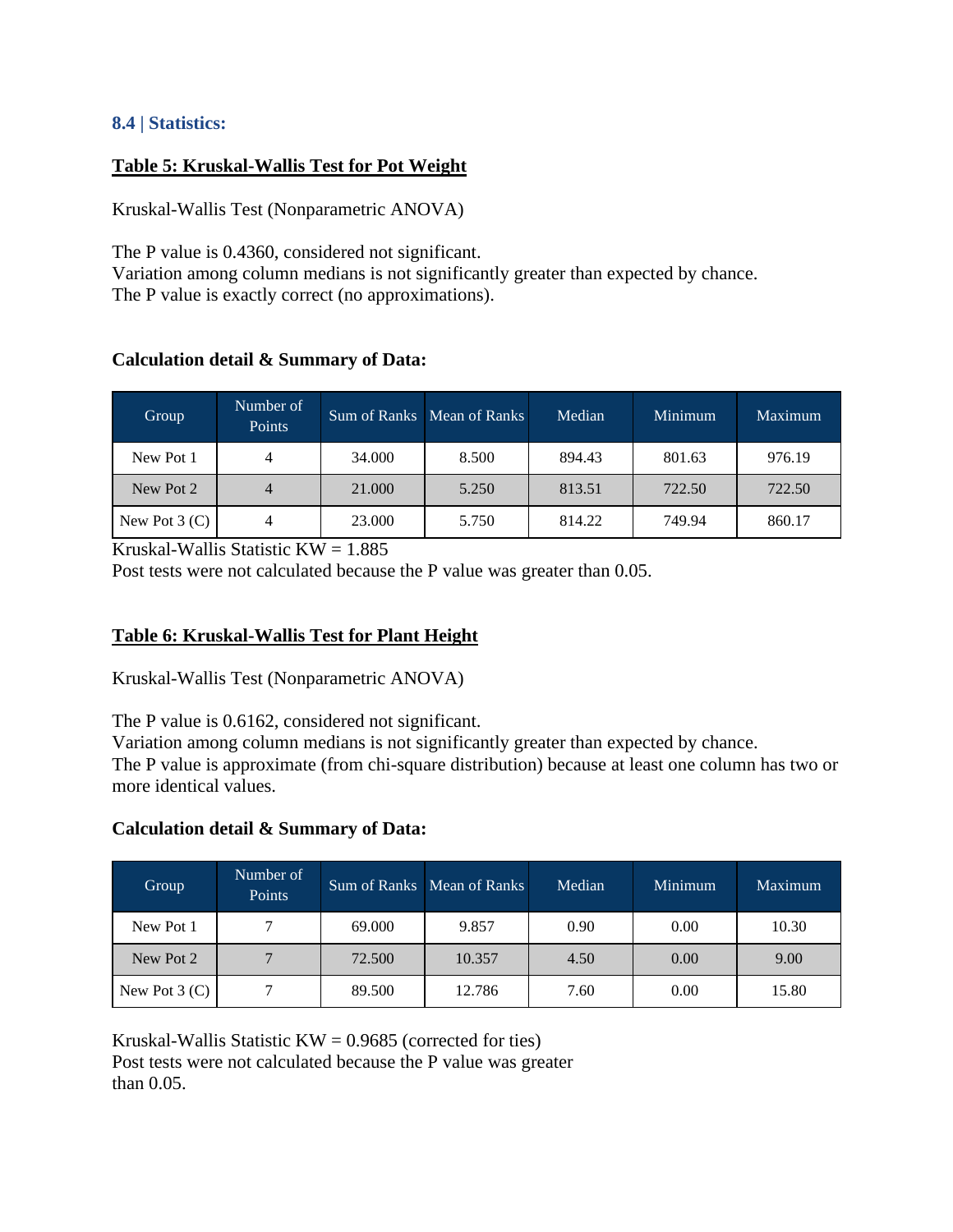### **Table 7: Kruskal-Wallis Test for Leaf Length**

Kruskal-Wallis Test (Nonparametric ANOVA)

The P value is 0.6168, considered not significant.

Variation among column medians is not significantly greater than expected by chance.

The P value is approximate (from chi-square distribution) because at least one column has two or more identical values.

| Group           | Number of<br>Points |        | Sum of Ranks Mean of Ranks | Median | Minimum | Maximum |
|-----------------|---------------------|--------|----------------------------|--------|---------|---------|
| New Pot 1       |                     | 72.500 | 10.357                     | 0.00   | 0.00    | 6.70    |
| New Pot 2       |                     | 70.500 | 10.071                     | 0.00   | 0.00    | 4.70    |
| New Pot $3$ (C) |                     | 88.000 | 12.571                     | 0.00   | 0.00    | 9.00    |

### **Calculation detail & Summary of Data:**

Kruskal-Wallis Statistic  $KW = 0.9664$  (corrected for ties) Post tests were not calculated because the P value was greater than 0.05.

#### **9 | Discussion & Conclusions:**

Once results were compiled, a Kruskal-Wallis test was performed on the biomass, height, and leaf length data. A Kruskal-Wallis test is used for two or more different samples (in this case the varying concentrations of urea). The Kruskal-Wallis is appropriate for when the data is not distributed normally. For the biomass data, the resulting P value was 0.4360, which is greater than the alpha value of 0.05. The null hypothesis stated that the median biomass of each of the three pots was equal, and the P value states that there is a 43.60% chance of obtaining the results found. This is greater than the alpha value of 0.05, so the difference in biomass was not significant enough to reject the null hypothesis. Similarly, when the Kruskal Wallis test was performed on the height of the plants in each pot, there was a resulting P value of 0.6162. Once again, the P value was greater than 0.05, indicating that the null hypothesis failed to be rejected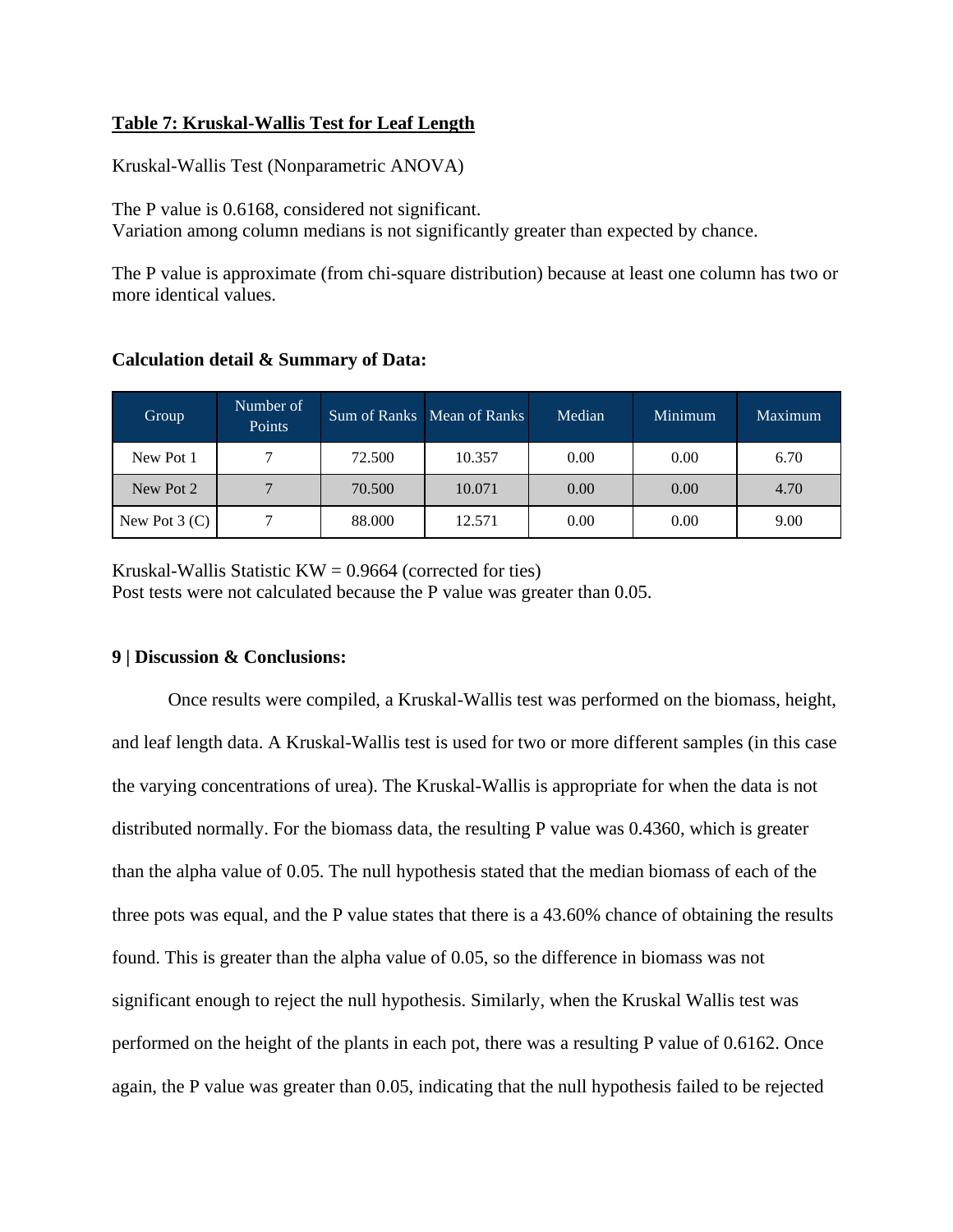and that the median height of each of the three pots were equal. Lastly, the P value calculated for the leaf length data was 0.6168. Since this value was also greater than 0.05, there was not enough evidence to reject the null hypothesis and the median leaf length for each pot was equal. The results of all three statistical tests implied that the presence of urea mixed with lunar regolith did not contribute to any significant differences in biomass, height of the plant, or leaf length between the control and experimental groups.

While completing the Kruskal Wallis test, it was assumed that all samples were random and that allocation to the experimental group was random. All samples were independent of one another and the measurement scale was ordinal or could be ranked. Additionally, it was assumed that the data was continuous. During the experiment itself, it was assumed that all plants received the same amount of light and that no other external factors impacted any changes in the dependent variables (biomass, plant height, or leaf length).

During this course of this study, the research group determined that urea was not suitable for bean plant growth. Urea has shown to be a nitrogen-rich fertilizer and can therefore stunt the growth of green beans and other legumes. This is because beans have the ability to take in nitrogen themselves and release it into the soils, causing an excess buildup of nitrogen (Reinprecht et al., 2020). An excess amount of nitrogen can lead to less beans being produced and too much leaf growth in comparison. This was supported by the results in Graph 1, as there was a more significant change in biomass between weeks 6 and 7 in Pots 1 and 2, than in Pot 3. Pot 3 was the control variable and did not contain an urea. However, Pots 1 and 2, as part of the experimental group did contain larger amounts of urea in comparison. Pots 1 and 2 likely had less growth overall than did Pot 3, which contained a smaller amount of nitrogen. In future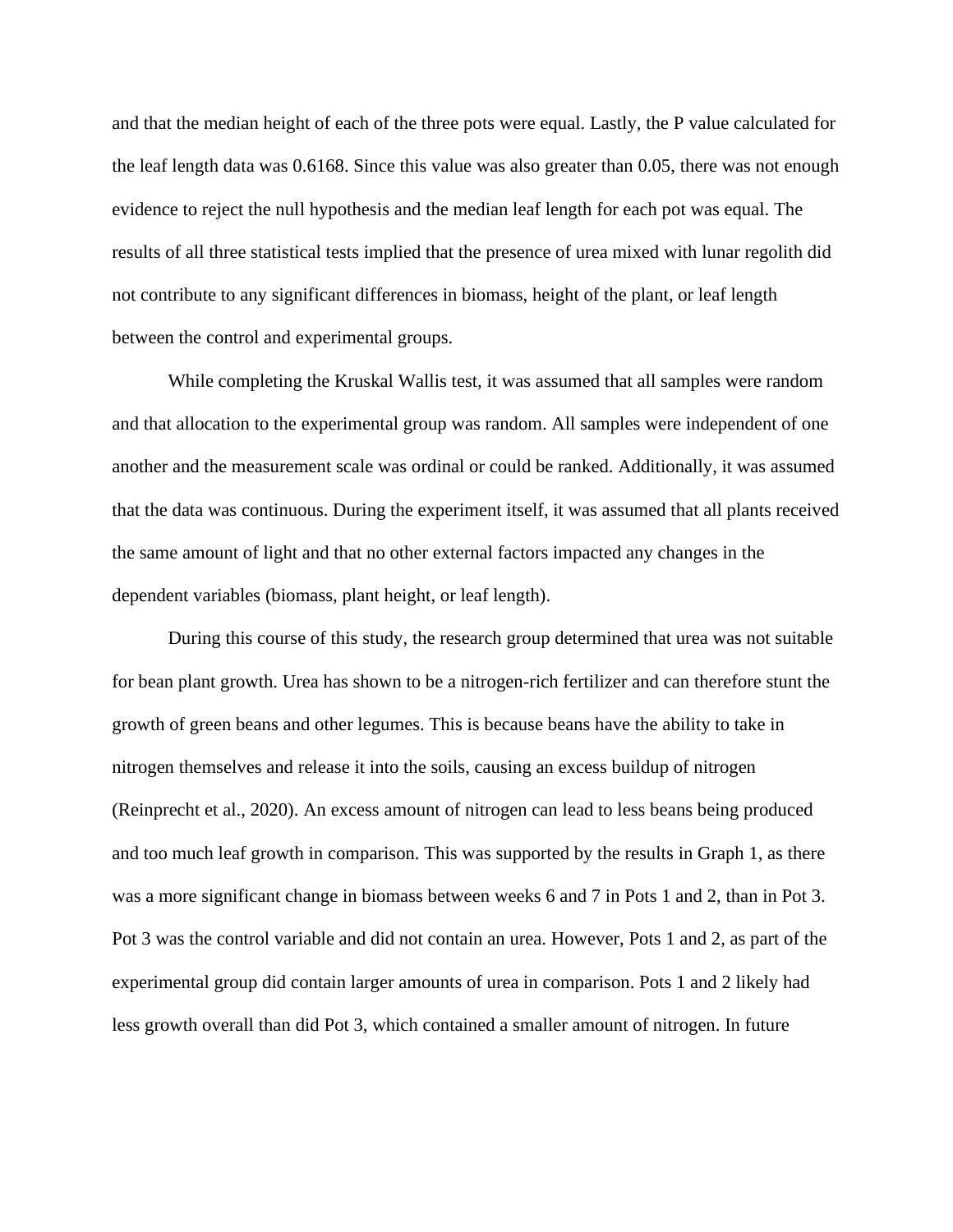experiments when growing green beans in lunar regolith, a different additive should be considered due to the nature of urea and its compatibility with certain crops.

Additionally, there may have been issues with the water retention of the lunar regolith and soil mixture. Overwatering would limit the amount of oxygen in the soil needed for proper green bean growth. In the event that there was too much water present, the soil mixture would constantly be wet and there would not be enough air pockets for adequate plant growth. Pots 1-3 were all watered with spring water every 2 days and so there were no discrepancies between the control and experimental group. However, an excess amount of water may have contributed to a lesser number of beans present on the plants themselves. When conducting future experiments, the amount of water to be added should be adjusted according to the porosity of the soil mixture. This can be done by further researching the individual particle size of each component of the growth medium and observing the amount of water it is able to absorb.

Another change in the experiment was that all groups contained 50% soil and 50% lunar regolith. In this case, the control group became the group that did not have any urea supplemented. This potentially weakened the final results as we were not able to compare the growth of the green beans in the soil and lunar regolith mixture versus in just lunar regolith or just soil. However, the green beans were still able to grow significantly in the lunar regolith and soil mixture, which was the desired outcome.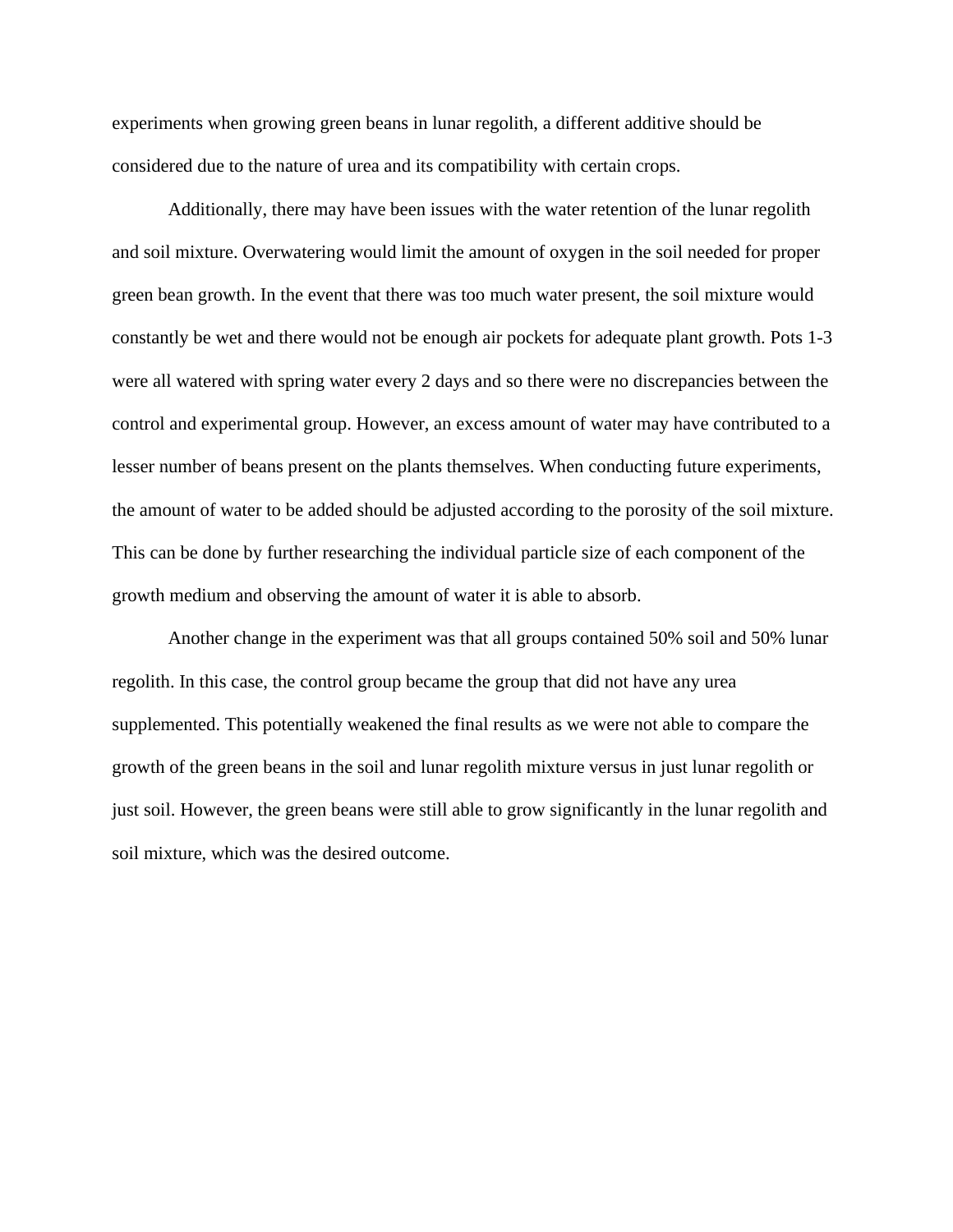#### **References**

El-Al, F. (2009). Effect of urea and some organic acids on plant growth, fruit yield and its quality

of sweet pepper (Capsicum annum). *Research Journal of Agriculture and Biological Sciences.* http://www.aensiweb.net/AENSIWEB/rjabs/rjabs/2009/372-379.pdf

Stephens, C. (2018, February 27). Urine urea nitrogen test: Purpose, procedure, and results \ *Healthline*. https://www.healthline.com/health/urea-nitrogen-urine

Reinprecht, Y., Schram, L., Marsolais, F., Smith, T.H., Hill, B., & Pauls, K.P. (2020). Effects of

Nitrogen Application on Nitrogen Fixation in Common Bean Production. *Frontiers in Plant* 

*Science*, *11*. https://www.frontiersin.org/article/10.3389/fpls.2020.01172

Urea fertilizer. (n.d.). *Easy Peasy Plants*. https://www.easypeasyplants.com/products/urea

- Wamelink, dr.ir. G. W. W. (W. (2020, March 3). First Bean Harvest on martian and lunar soil fertilized with urine. *WUR*. https://www.wur.nl/en/news-wur/Show/First-bean-harveston-martian-and-lunar-soil-fertilised-with-urine.htm
- Wamelink, G. W. W., Frissel, J. Y., Krijnen, W. H. J., & Verwoert, M. R. (2019). Crop growth and viability of seeds on Mars and Moon soil simulants. *Open Agriculture, 4*(1), 509– 516. https://doi.org/10.1515/opag-2019-0051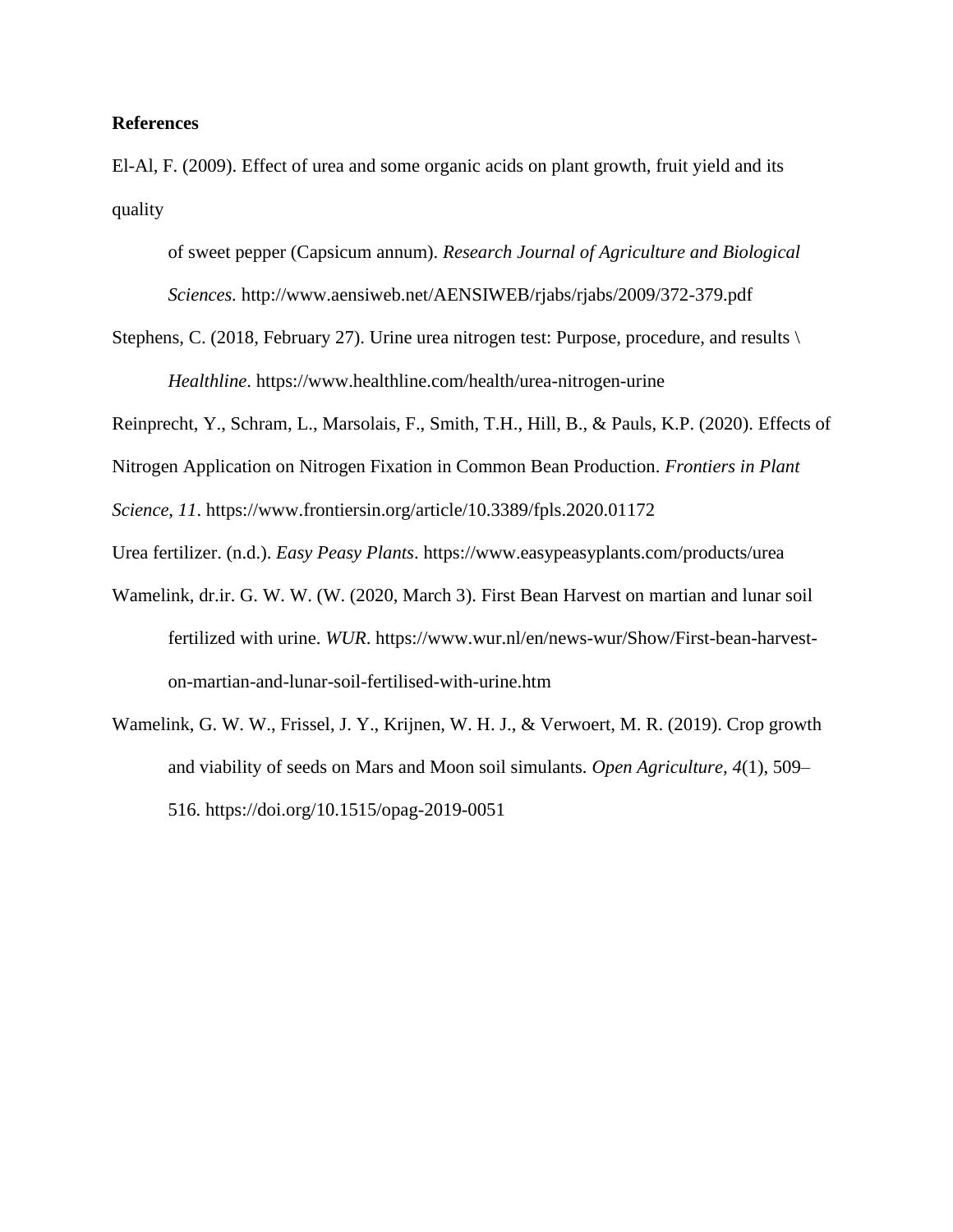# **10 | Appendix:**

# **10.1 | Raw Data**

|         |           |                          | <b>CONTROL</b><br>$(50-50)$ | <b>CONTROL</b><br>$(75-25)$ | 0.5%<br><b>UREA (50-</b><br>50) | 0.5%<br><b>UREA (75-</b><br>25) | 2% UREA<br>$(50-50)$ | 2%<br><b>UREA</b><br>$(75-25)$ |
|---------|-----------|--------------------------|-----------------------------|-----------------------------|---------------------------------|---------------------------------|----------------------|--------------------------------|
| Shrika  |           |                          | Pot 1                       | Pot 2                       | Pot 3                           | Pot 4                           | Pot 5                | Pot 6                          |
| Bhargav | Week 1    | <b>Plant</b><br>Mass (g) | 961.46                      | 1142.41                     | 998.01                          | 1085.9                          | 941                  | 1195.43                        |
|         |           |                          |                             |                             |                                 |                                 |                      |                                |
| Week 2  |           |                          | Pot 1                       | Pot 2                       | Pot 3                           | Pot 4                           | Pot 5                | Pot 6                          |
| Thrisha | Week 2    | pH                       | 3                           | $\mathbf 3$                 | 3                               | 1.5                             | 8.5                  | 9                              |
| Anya    |           | Plant<br>Mass (g)        | 1000                        | 1250                        | 1095                            | 1100                            | 1050                 | 1225                           |
|         |           |                          |                             |                             |                                 |                                 |                      |                                |
| Week 3  |           |                          | Pot 1                       | Pot 2                       | Pot 3                           | Pot 4                           | Pot 5                | Pot 6                          |
| Dwij    | Week 3    | pH                       | 7                           | $\overline{7}$              | 6.5                             | 7.5                             | 5                    | 5                              |
| Sahvir  |           | <b>Plant</b><br>Mass (g) | 1033.29                     | 1287.35                     | 1146.48                         | 1123.52                         | 1101.73              | 1246.84                        |
|         |           |                          |                             |                             |                                 |                                 |                      |                                |
| Week 4  |           |                          | Pot 1                       | Pot 2                       | Pot 3                           | Pot 4                           | Pot 5                | Pot 6                          |
| Bhargav | Week 4 pH |                          | 7                           | 6.8                         | 6.5                             | 6.4                             | 5.1                  | 5.2                            |
| Shrika  |           | <b>Plant</b><br>Mass (g) | 971.21                      | 1233.91                     | 1060.71                         | 1088.86                         | 1055.65              | 1231.77                        |
|         |           |                          |                             |                             |                                 |                                 |                      |                                |
| Week 5  |           |                          | Pot 1                       | Pot 2                       | Pot 3                           | Pot 4                           | Pot 5                | Pot 6                          |
| Thrisha | Week 5    | pH                       | 7.6                         | 7.1                         |                                 | $\overline{\mathbf{r}}$         | 5                    | 6.5                            |
| Anya    |           | Plant<br>Mass (g)        | 889.72                      | 1156.67                     | 1009.91                         | 1048.36                         | 1008.77              | 1190.4                         |
|         |           |                          |                             |                             |                                 |                                 |                      |                                |
|         |           |                          |                             |                             |                                 |                                 |                      |                                |
|         |           |                          |                             |                             |                                 |                                 |                      |                                |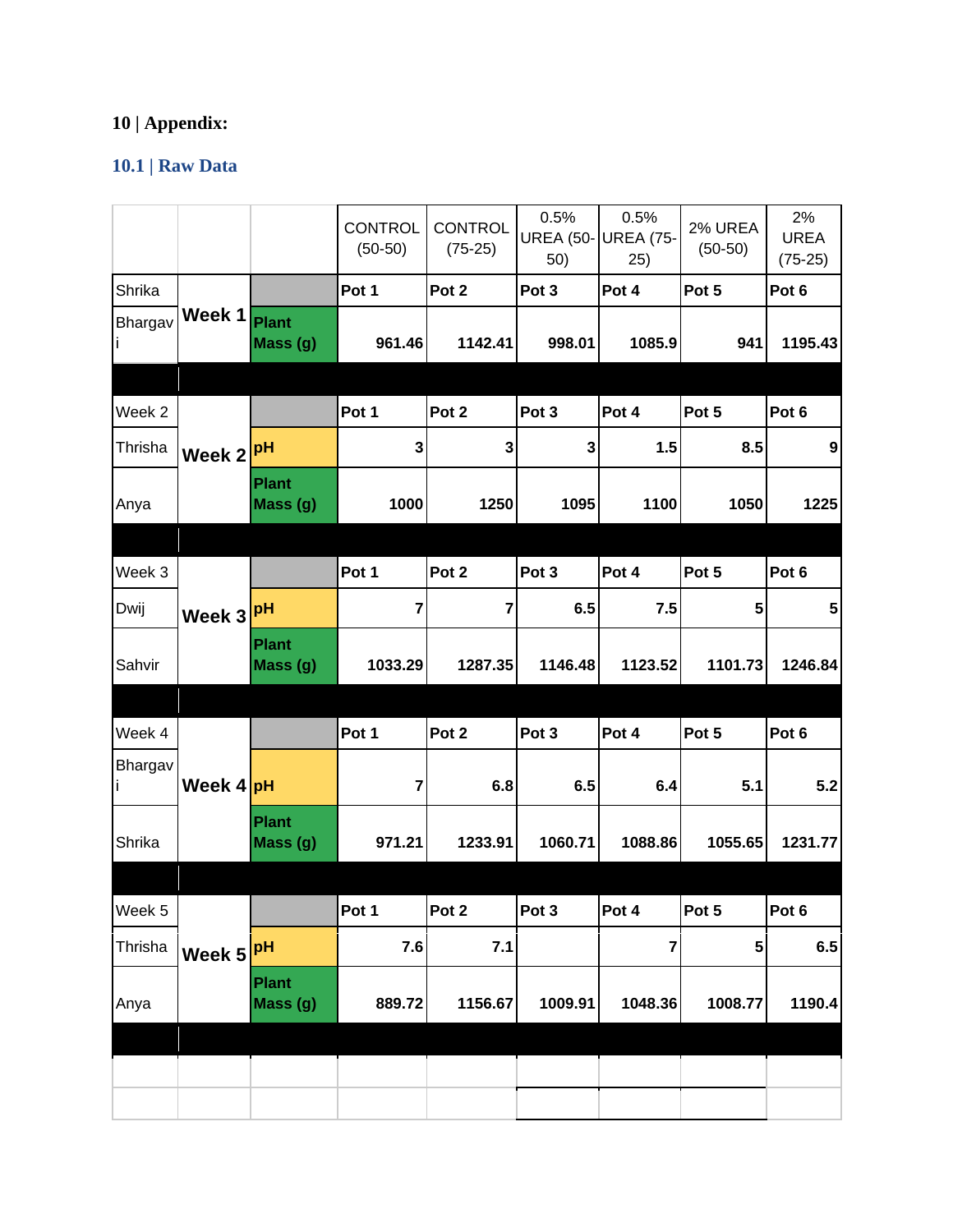|                     | Pots 1-3<br>replanted |                          |                  |                  |                         | 50/50 soil/regolith               |                |  |
|---------------------|-----------------------|--------------------------|------------------|------------------|-------------------------|-----------------------------------|----------------|--|
|                     |                       |                          | 50-50<br>control | 75-25<br>control |                         | New Pot 1 New Pot 2 $ $ (control) | New Pot 3      |  |
| Week 6              |                       |                          | Pot 1            | Pot 2            | Pot 3                   | Pot 4                             | Pot 5          |  |
| Dwij                | Week 6                | pH                       | $6\phantom{1}6$  | $\bf 6$          | 6                       | $6\phantom{1}6$                   | $6\phantom{a}$ |  |
| Sahvir              |                       | <b>Plant</b><br>Mass (g) | 855.09           | 1160.48          | 801.63                  | 722.5                             | 749.94         |  |
|                     |                       |                          |                  |                  |                         |                                   |                |  |
| Week 7              |                       |                          | Pot 1            | Pot 2            | Pot 3                   | Pot 4                             | Pot 5          |  |
| <b>Bhargav</b><br>Ť | Week 7 pH             |                          | 7.9              | 7.6              | 7.9                     | 7.9                               | 7.5            |  |
| Shrika              |                       | <b>Plant</b><br>Mass (g) | 819.09           | 1109.66          | 852                     | 769.85                            | 769.89         |  |
|                     |                       |                          |                  |                  |                         |                                   |                |  |
| Week 8              |                       |                          | Pot 1            | Pot 2            | Pot <sub>3</sub>        | Pot 4                             | Pot 5          |  |
| Thrisha             | Week 8                | pH                       | 7.4              |                  | $\overline{\mathbf{r}}$ | 7                                 | 6.9            |  |
| Anya                |                       | <b>Plant</b><br>Mass (g) | 975.91           | 1225.52          | 936.85                  | 857.16                            | 858.54         |  |
|                     |                       |                          |                  |                  |                         |                                   |                |  |
| Week 9              |                       |                          | Pot 1            | Pot <sub>2</sub> | Pot <sub>3</sub>        | Pot 4                             | Pot 5          |  |
| Dwij                | Week 9                | pH                       | 7.5              | 7.8              | 7.8                     | 7.9                               | 8              |  |
| Sahvir              |                       | <b>Plant</b><br>Mass (g) | 1058.02          | 1283.97          | 976.19                  | 899.86                            | 860.17         |  |
|                     |                       |                          |                  |                  |                         |                                   |                |  |

Note: The stats test for the mass only included data of the replanted plants.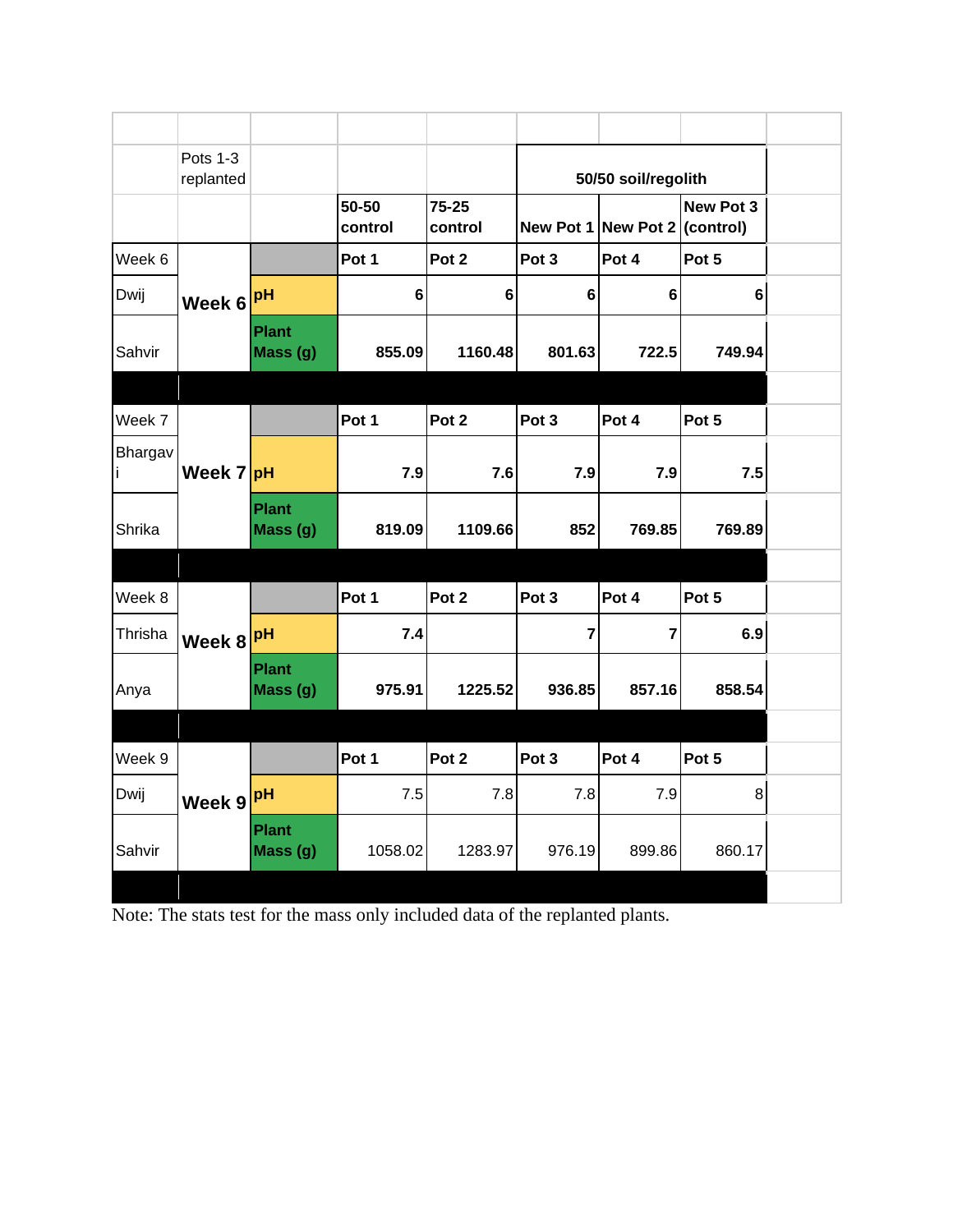|             |                               | <b>CONTROL</b><br>$(50-50)$ | <b>CONTROL</b><br>$(75-25)$ | 0.5% UREA<br>$(50-50)$ | 0.5% UREA<br>$(75-25)$ | 2% UREA<br>$(50-50)$ | 2% UREA<br>$(75-25)$ |
|-------------|-------------------------------|-----------------------------|-----------------------------|------------------------|------------------------|----------------------|----------------------|
| <b>Date</b> |                               | Pot 1                       | Pot 2                       | Pot 3                  | Pot 4                  | Pot 5                | Pot 6                |
|             | Height (cm)                   | 3                           | 1                           | $\mathbf 0$            | $\pmb{0}$              | $\mathbf 0$          | $\boldsymbol{0}$     |
| 2/23        | <b>Length of</b><br>Leaf (cm) | 2.5                         | $\pmb{0}$                   | 0                      | 0                      | 0                    | $\mathbf 0$          |
|             |                               |                             |                             |                        |                        |                      |                      |
|             | Height (cm)                   | 13                          | 10                          | 0                      | $\pmb{0}$              | 0                    | $\pmb{0}$            |
| 3/1         | <b>Length of</b><br>Leaf (cm) | 7.7                         | 7                           | $\boldsymbol{0}$       | $\pmb{0}$              | 0                    | $\pmb{0}$            |
|             |                               |                             |                             |                        |                        |                      |                      |
|             | Height (cm)                   | 14                          | 11.3                        | $\pmb{0}$              | $\pmb{0}$              | 0                    | $\pmb{0}$            |
| 3/3         | <b>Length of</b><br>Leaf (cm) | 8.7                         | 7.1                         | 0                      | 0                      | 0                    | $\pmb{0}$            |
|             |                               |                             |                             |                        |                        |                      |                      |
|             | Height (cm)                   | 14.5                        | 10                          | 0                      | 0                      | 0                    | $\pmb{0}$            |
| 3/10        | <b>Length of</b><br>Leaf (cm) | 9.4                         | 9.3                         | 0                      | $\pmb{0}$              | 0                    | $\pmb{0}$            |
|             | Height (cm)                   | 14                          | 11                          | 0                      | $\pmb{0}$              | 0                    |                      |
| 3/18        | <b>Length of</b><br>Leaf (cm) | 6.5                         | 7                           | 0                      | $\mathbf 0$            | 0                    |                      |
|             |                               |                             |                             |                        |                        |                      |                      |
|             | Height (cm)                   | 21.5                        | 14.5                        | 0                      | $\pmb{0}$              | 0                    |                      |
| 3/22        | <b>Length of</b><br>Leaf (cm) | 10                          | 10.6                        | $\mathbf 0$            | $\mathbf 0$            | $\boldsymbol{0}$     |                      |
|             |                               |                             |                             |                        |                        |                      |                      |
|             | Height (cm)                   | 23.4                        | 16.3                        | $\mathbf 0$            | $\pmb{0}$              | $\mathbf 0$          |                      |
| 3/24        | <b>Length of</b><br>Leaf (cm) | 10.4                        | 10.6                        | $\boldsymbol{0}$       | $\pmb{0}$              | $\boldsymbol{0}$     |                      |
|             | Height (cm)                   | 23.9                        | 15.7                        | 0.9                    | 4.5                    | 7.6                  |                      |
| 3/28        | <b>Length of</b><br>Leaf (cm) | 10.4                        | 10                          | $\pmb{0}$              | $\pmb{0}$              | $\boldsymbol{0}$     |                      |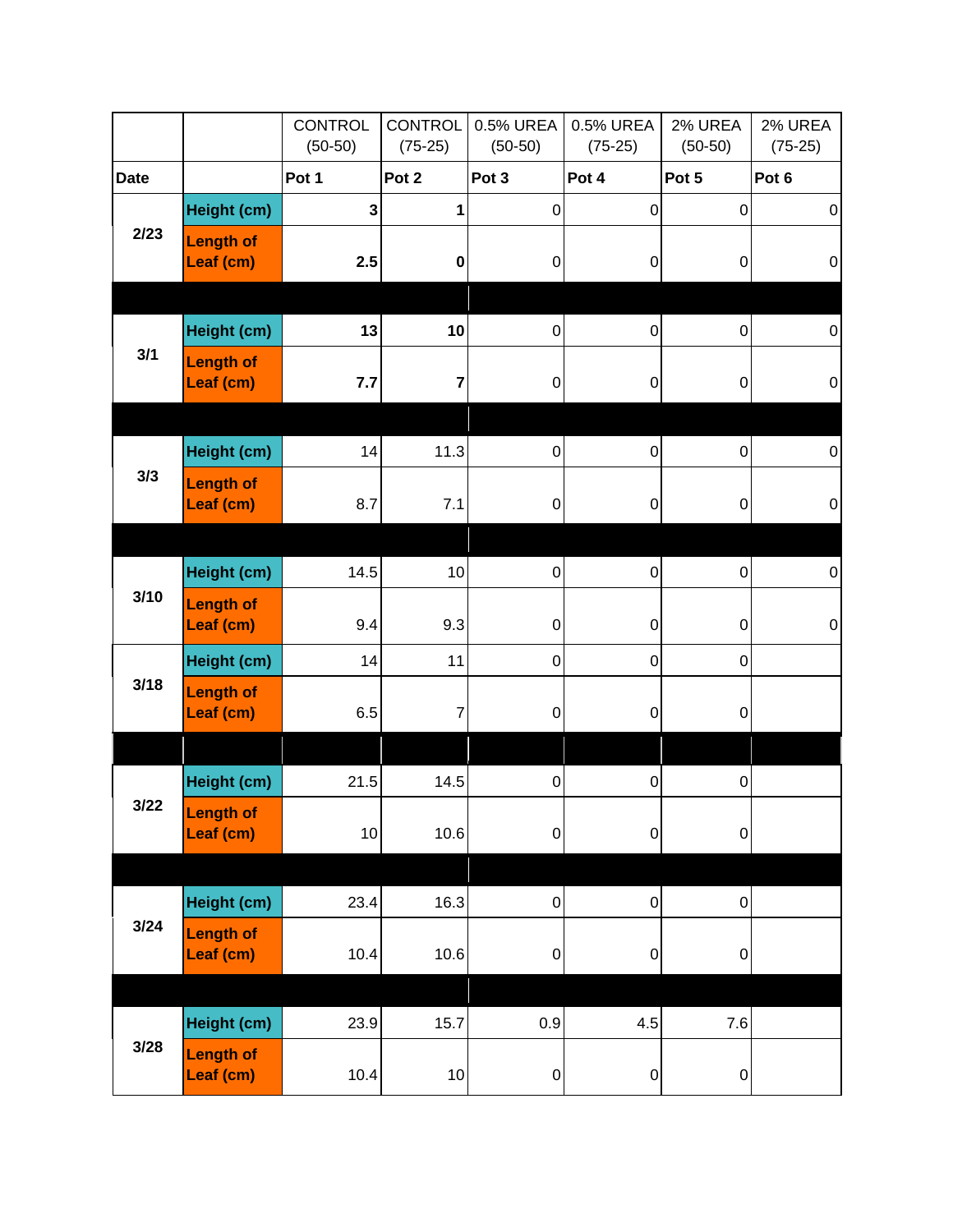|      | Height (cm)                   | 21.5 | 15.5 | 1.2  | $6 \mid$       | 10   |  |
|------|-------------------------------|------|------|------|----------------|------|--|
| 3/30 | Length of<br>Leaf (cm)        | 9.6  | 9.8  | 0    | 0              | 4.5  |  |
|      |                               |      |      |      |                |      |  |
|      | Height (cm)                   | 26.3 | 14.3 | 7    | 7.6            | 12.4 |  |
| 4/1  | <b>Length of</b><br>Leaf (cm) | 10.4 | 9.9  | 3.2  | 2.8            | 7.9  |  |
|      |                               |      |      |      |                |      |  |
|      | Height (cm)                   | 22.8 | 14.9 | 10.3 | $\overline{9}$ | 15.8 |  |
| 4/7  | <b>Length of</b><br>Leaf (cm) | 10.5 |      | 6.7  | 4.7            | 9    |  |

# **10.2 | Images**

**Image 1: Academies of Loudoun Greenhouse**



**Image 2: Doing Calculations for Soil Proportions**

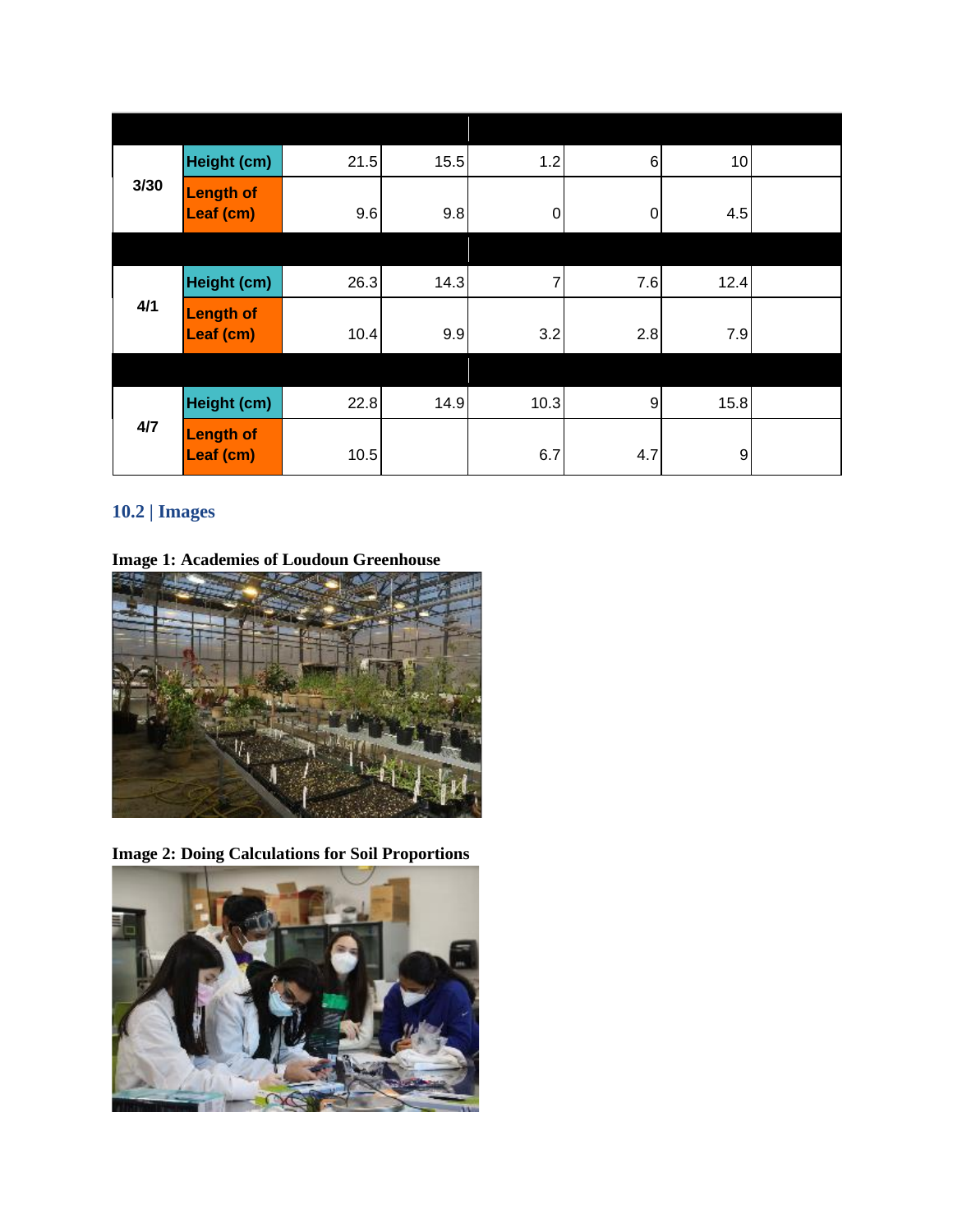## **Image 3: Creating Soil Mixture**



## **Image 4: Initial Planting**



## **Image 5: Data Collection**